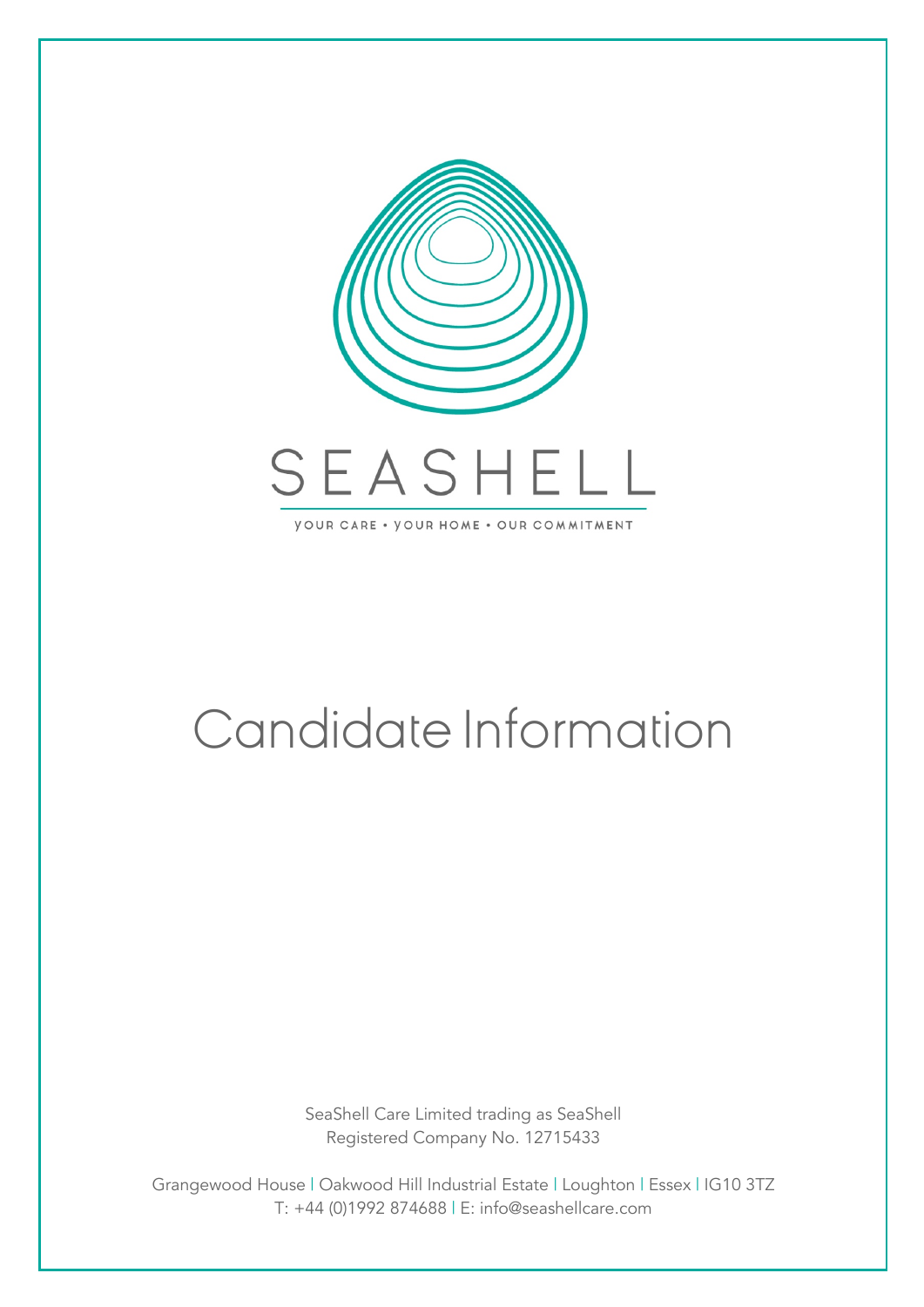# About Us

SeaShell is a premium domiciliary care company with a social conscience, launching in July 2021 covering Epping Forest and Harlow.

# Who We Are

#### SeaShell = Sean and Michelle.

SeaShell is a local family business that we started because we believe that care and care providers are undervalued, something which has been especially highlighted by the recent pandemic. We want to enhance the traditional domiciliary care model to improve the quality of care provided and the carer's career, whilst making a positive impact on our local community.

Sean is an experienced healthcare professional and has worked in the local area for over 10 years, with the bulk of this time spent as a business development and care manager for another domiciliary care company in the area. Michelle has worked in HR and Finance for corporate multinational organisations (in London and Zurich) for over 14 years and has significant client service and business management experience.

We work alongside our advisory board, made up of senior healthcare professionals from the local area. Together we bring a wealth of expertise and are committed to providing an outstanding home care service.

# Our Objective

We want to provide premium, bespoke home care services to facilitate independent living, whilst embracing a more socially conscious care model to give back to our carers and the community.

#### Services and Target Market

SeaShell are a non-medical domiciliary care company and providing personal care, medication support, respite services and companionship.

SeaShell services are primarily aimed at adults aged over 65 (or their children purchasing services on their parent's behalf) with above average household wealth i.e., privately funded or direct payment clients.

# Why SeaShell?

There are three key factors which differentiate us from our competitors which we believe will allow us to succeed: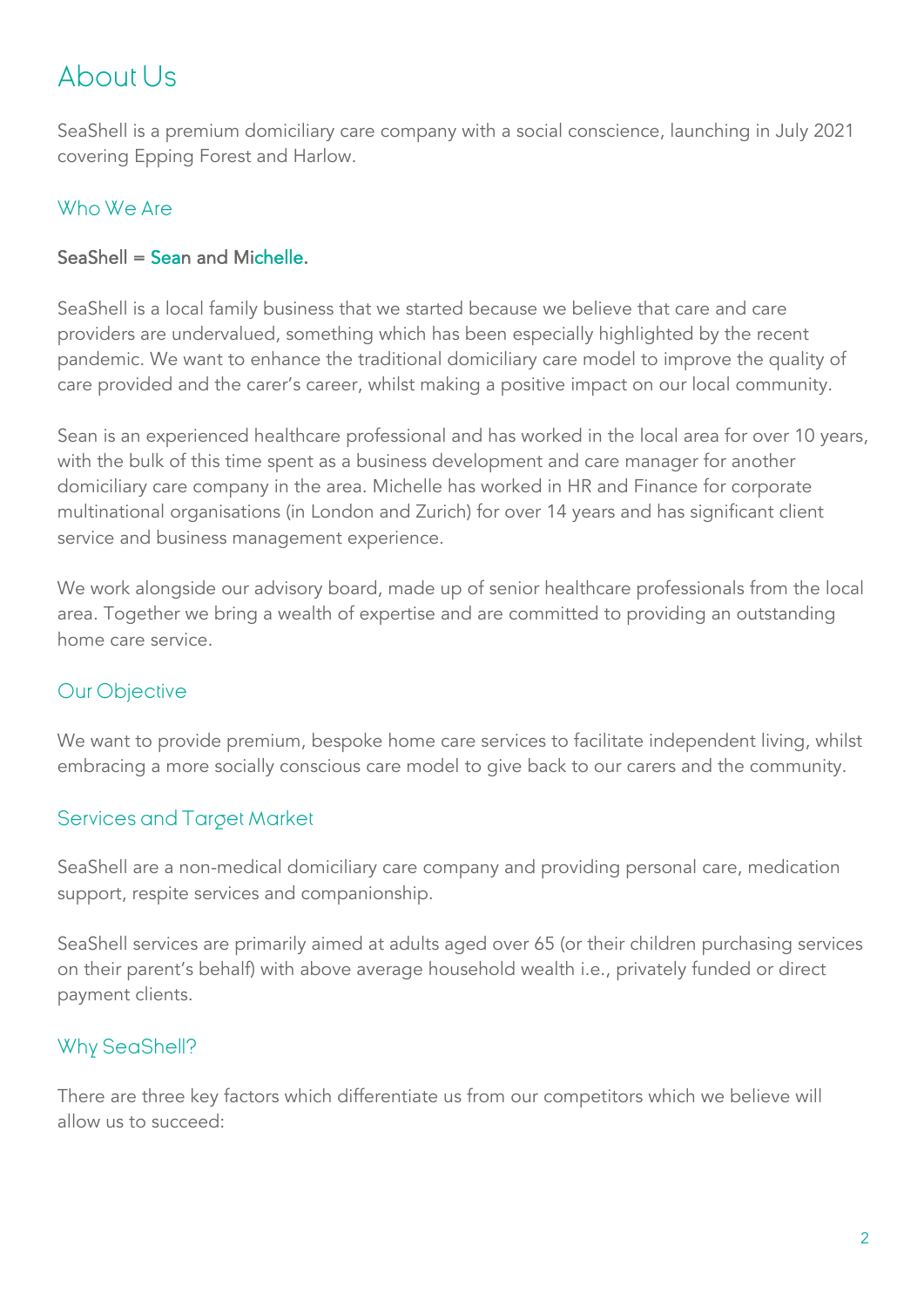- 1. Our expertise in the care industry, in running a premium service and efficient business model, plus our Advisory Board who bring a wealth of healthcare experience to assist with the needs of our clients.
- 2. The quality of our carers facilitated by a comprehensive learning and development training programme, continuous performance evaluation and an attractive salary and benefits package.
- 3. Our commitment to our community by donating a portion of our profits to providing subsidised and/or free end-of-life care (provided by our team), to clients with insufficient funding or limited private resources.

# Our Values

# **Quality**

We are a local family business and our reputation is everything, which is why we strive to provide bespoke outstanding professional care fit for our own family.

## Respect

We see the whole person; what they bring, what they believe and what they are yet to be.

## **Teamwork**

It takes teamwork to deliver quality care: we empower people so they can empower others.

#### **Diversity**

Inclusion is imperative, it makes use stronger. It means we have diversity of thought and can meet the needs of a wide range of clients.

#### Development

We foster an open and honest feedback culture: continuous learning and development is crucial for everyone, our team, our partners in the community and our clients.

#### **Integrity**

We are courageous in the pursuit of excellence and compassionate care and we don't put profits before our clients or our team.

# **Community**

We believe in a virtuous circle: nurturing and developing individuals who enrich and build the community around them.